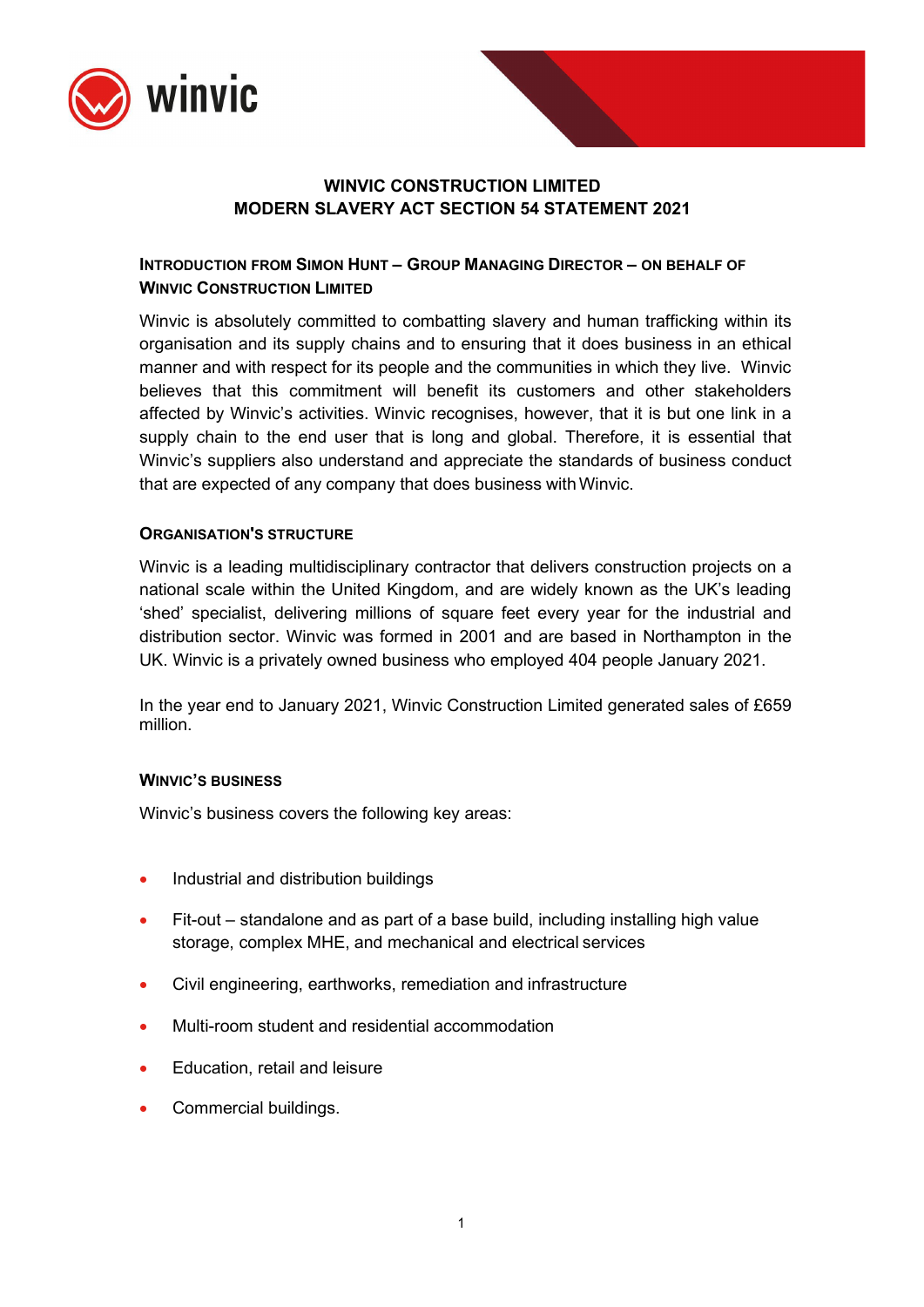



## **WINVIC'S SUPPLY CHAINS**

Winvic's supply chains include:

- Agency
- **Distribution**
- Procurement of goods & services
- **Outsourcing**
- Subcontracting.

### **WINVIC'S POLICIES ON SLAVERY AND HUMAN TRAFFICKING**

Winvic is committed to ensuring that there is no modern slavery or human trafficking in its supply chains or in any part of its business.

Please see the link to [Winvic's Modern Slavery & Human Trafficking Policy](https://www.winvic.co.uk/wp-content/uploads/2022/04/MS01-Modern-Slavery-Human-Trafficking-Policy-2022.pdf) which reflect Winvic's commitment to acting ethically and with integrity in all its business relationships and to implementing and enforcing effective systems and controls to ensure slavery and human trafficking is not taking place anywhere in its supply chains.

Winvic's Whistleblowing Policy encourages the reporting of concerns and the protection of whistleblowers.

### **DUE DILIGENCE PROCESSES FOR SLAVERY AND HUMAN TRAFFICKING**

As part of Winvic's initiative to identify and mitigate risk it ensures that new suppliers must complete Winvic's Sub-Contractor Qualification Questionnaire prior to engagement in order to evaluate the risks of modern slavery and human trafficking. If deemed necessary, suppliers will be visited on site, and are re-audited on or around every 3 years to ensure adherence to Winvic's strict standards of ethically transparent supply chains.

All suppliers have been contacted to express Winvic's commitment to tackling modern slavery throughout our supply chains and have been provided with a copy of our Modern Slavery and Human Trafficking policy. A new clause has been added to Winvic's Standard Sub-Contract amendments and will be a condition precedent to any future sub-contractor appointments. Existing suppliers also have their Sub- Contractor Qualification audited and renewed every 3 years.

Winvic undertake checks on new recruits to ensure they are eligible to work in the UK.